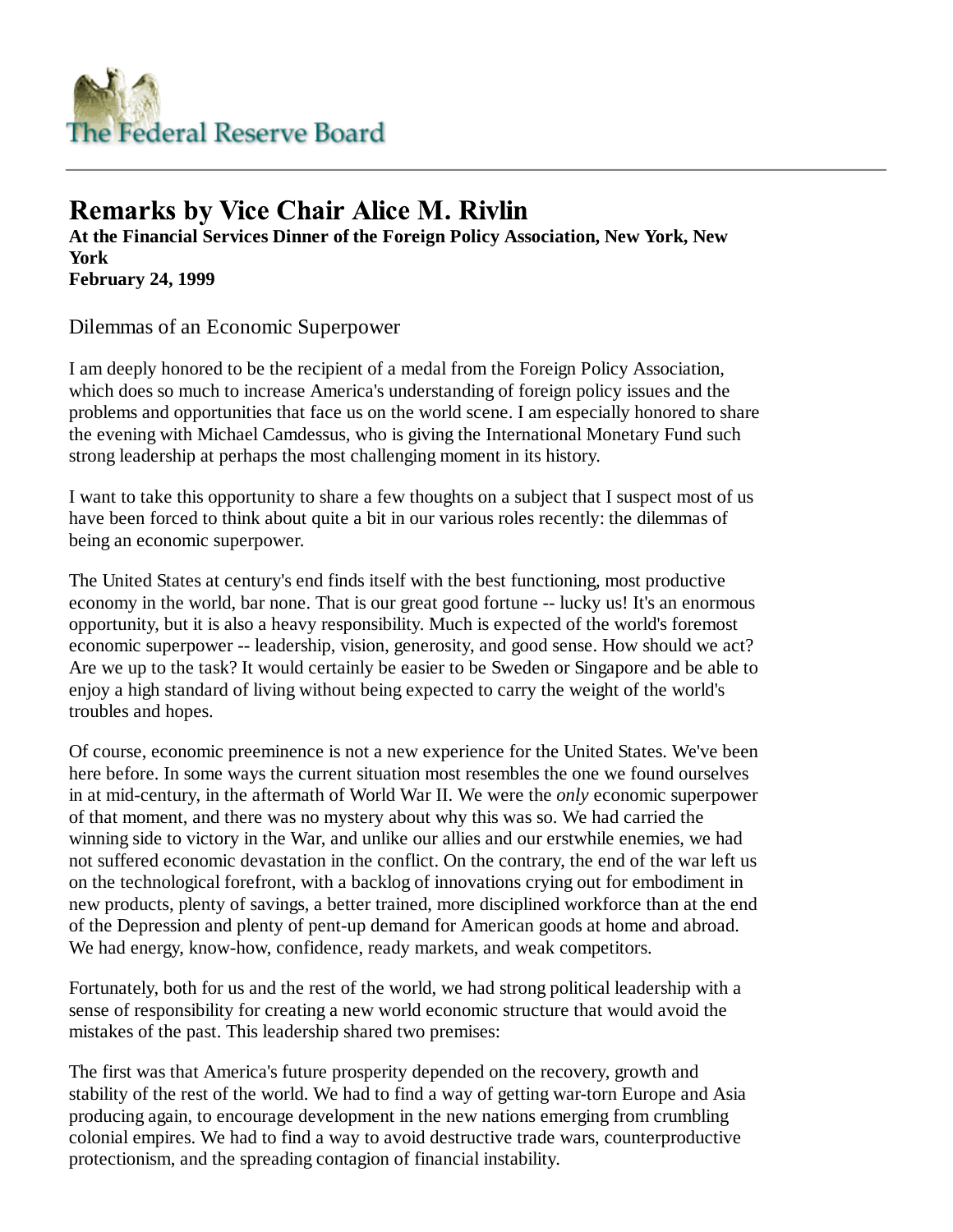The second premise was that the only hope for avoiding future conflict -- economic and political -- was to keep talking to each other, to set up multi-national organizations to establish the economic ground rules, formulate consensus, resolve conflicts, and mobilize collective action to solve problems before they erupted into warfare or economic catastrophe. It was this faith in peaceful multinational interaction that motivated U.S. leadership in creating the UN, the IMF and World Bank and the long list of other international organizations and fora that have mostly survived for fifty years and are striving to cope with the changing problems confronting us today.

Most people -- certainly most in this audience -- are proud of the American post-World War II leadership. We were responsible and farsighted. We did the right thing, and it worked.

Even in the immediate post-war period, broad based public support for multi-national approaches and fostering prosperity abroad was not a foregone conclusion. There were isolationists. There were nay-sayers. There were advocates of punishing the enemy. But the memories of the War and the Depression were fresh and no one wanted to go back to either. Confidence in our leaders was high. International responsibility and cooperation sounded right enough to generate, if not deep or enthusiastic public support, at least broad public acquiescence. How long this would have lasted without the emergence of a new enemy, no one can tell, but the advent of the Cold War and the perceived threat of Soviet aggression soon provided a new rationale for cooperation and mutual aid among the nations of the so-called "free world" that ensured public support of the basic stance for another four decades.

Half a century later, the U.S. *again* finds itself with the most productive, best functioning economy in the world and a new set of dilemmas -- harder ones this time -- about how an economic superpower ought to act.

The world, of course, is very different. Thanks in part to the policies and institutions of the post war era, there are plenty of other rich industrial countries with standards of living on a par with ours. Emerging market countries, that used to be impoverished agricultural backwaters, have spurted ahead and are now able to produce sophisticated manufactures and services and support a rising middle class. Trade has burgeoned; financial flows and cross-border investments have skyrocketed; the entire globe is linked by instant electronic and satellite communications.

Yet the financial stability that the Bretton Woods architects hoped for has eluded us. Exchange rates gyrate; capital surges across borders in disruptive explosions. Institutions and policies designed to stabilize are under enormous pressure.

The current formidable performance of the U.S. economy is more mysterious than that of the post-World War II period when there were pretty obvious reasons for our preeminence. Moreover, the strong performance has not been continuous. Indeed, U.S. economic confidence is newly returned. A decade ago we thought we were being beaten out by the Japanese and emerging Asia and perhaps by Europe as well. We were discouraged by the struggles of our uncompetitive industrial behemoths and disheartened by our endless budget deficits. We were concerned about our capacity to lead or even to keep up in the growing leadership pack. But now some combination of good luck and good policy has brought us an eight year run of strong growth, declining unemployment, and falling inflation and made the American economy a vital positive force in a turbulent world.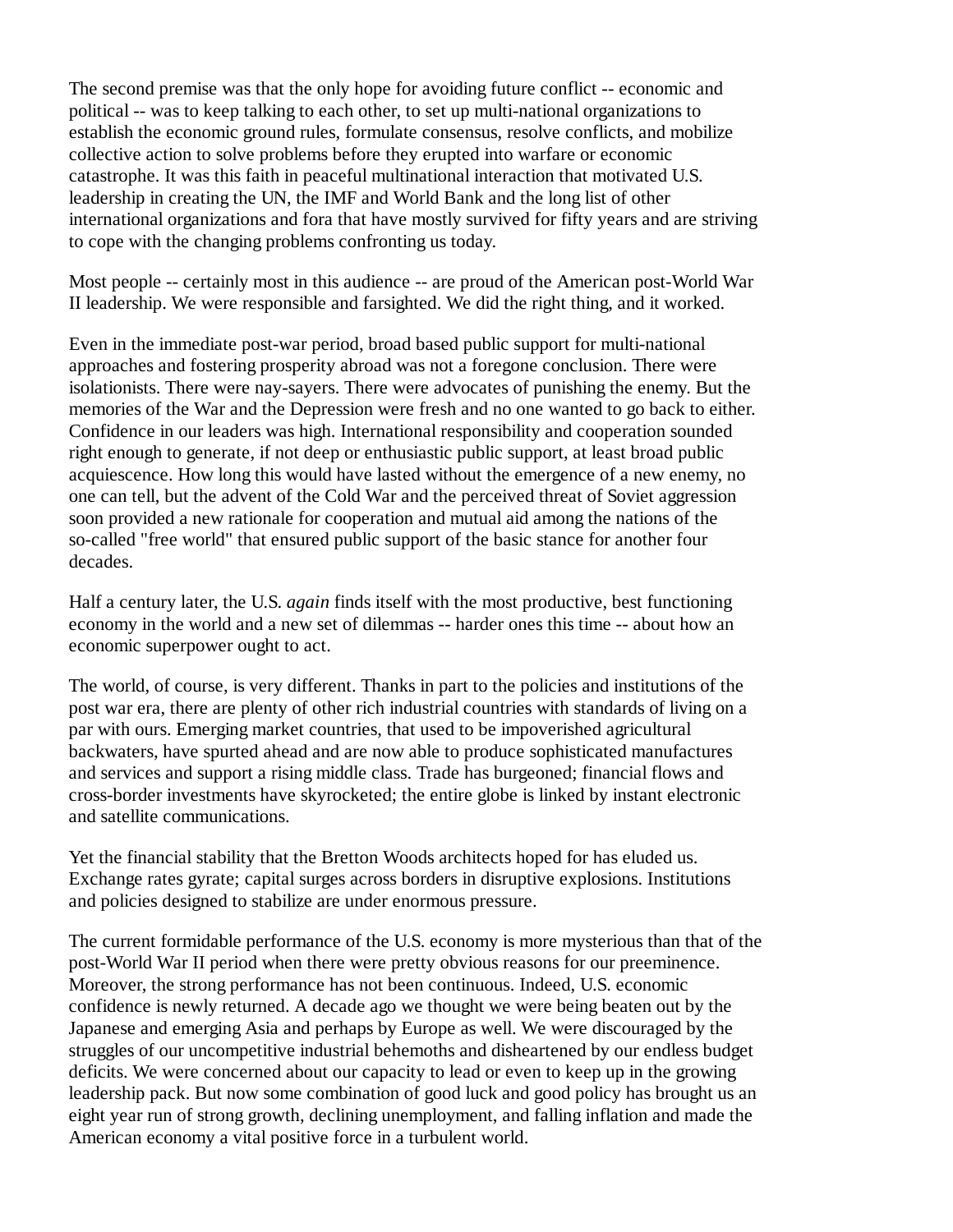The best guess about why the U.S. economy is performing so well is that we are benefitting from an unusual coming together of multiple favorable forces--all at the same time. Good policy helps. The steps taken by the Bush and Clinton Administrations, together with the Congress, to bring the federal budget deficit under control have paid off handsomely - better than any of us who worked on the problem dared hope -- and are now yielding surpluses as far as the eye can see. This increase in national saving lowers interest rates, raises confidence, and encourages investment. At the Fed, we like to think that vigilant monetary policy has kept the economy from overheating, lowered inflationary expectations, and prolonged the current growth period.

Strong productivity performance has been aided by the rapid evolution and increasing utilization of computer and telecommunications technology, by the painful downsizing and restructuring undertaken by American industry under the impact of global competition, and by the new skills and dedication to continuous improvement of American business managers.

Productivity growth has allowed wages to rise with minimal upward pressure on prices. The strong dollar, low world-wide commodity prices, restraint on medical costs, flexible labor markets and competitive product markets have combined to keep inflation low even in the face of considerable scarcity of skilled workers.

Some of these factors could easily reverse; others could have lasting effects. The uncertainty makes prediction especially difficult at this moment. The custodians of monetary policy at the Fed have no option but to continuously evaluate the situation, weighing the balance of risks between an economy that might be growing unsustainably fast and begin to show signs of future inflation and one that might slow down too much under the impact of weak growth and financial turbulence around the world. We do the best we can, conscious that the best contribution we can make to the economic health of the world, as well as our own, is to keep the U.S. economy growing at its highest sustainable rate.

At century's end, the two premises of America's post war political leadership still seem right, but the challenges are most complicated. That continued U.S. prosperity depends on the prosperity of the rest of the world is even more obvious than it was at mid-century when global interlinking was far less intense. We have to learn how to prevent surging inflows and outflows of capital from derailing solid growth in emerging market countries, and how to restore equilibrium in world currency and capital markets quickly before minor perturbations become escalating crises.

Multilateral cooperation and consensus building on the rules of the game still appear to be the only viable approaches to ensure world prosperity and stability. The current efforts to modernize the rules and reform the international economic framework are generating endless meetings, conference calls, position papers, and communiques that so far have produced some forward movement but no definitive solutions.

In this context, it is not easy for the world's most formidable economic super power to figure out how to be an effective leader. Unlike fifty years ago, there are other rich countries with whom to share the burden, which is comforting but also stressful. Being the leader at century's end involves pulling together multi-national leadership teams that can work together to solve particular problems and to design new rules of the game. The task is demanding since an unmanageably large number of countries want to be on the leadership team, which leads to endless discussions of who gets to sit at the table. Moreover, although other countries frequently criticize the U.S. for failing to provide leadership, none wants to